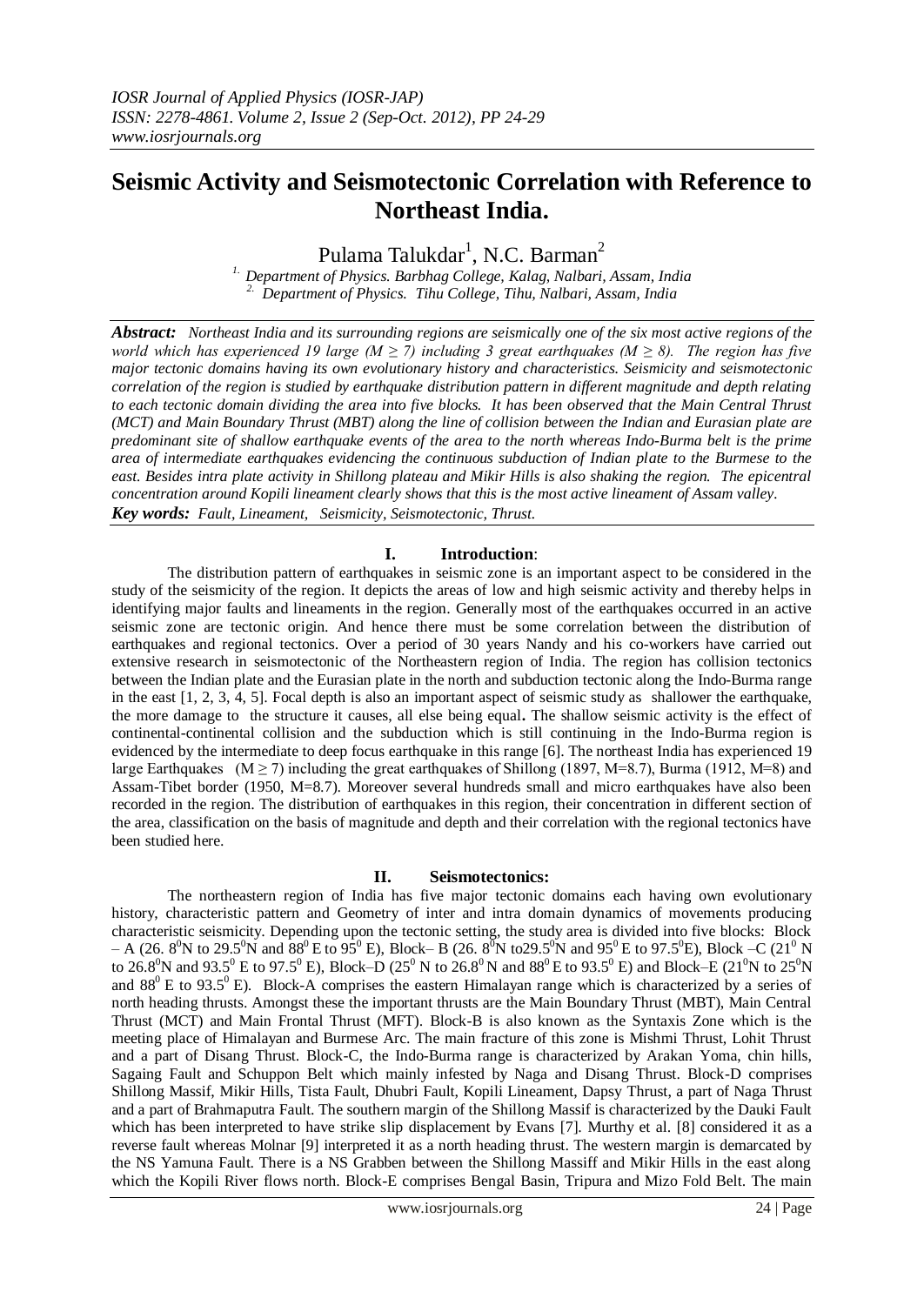faults of this zone are Padma Fault, Yamuna Fault, Kaladan Fault and Tapu Thrust.

#### **III. Data source and Methodology:**

A comprehensive data file prepared from United States Geological Survey (USGS) and International Seismic Center (ISC) catalog has been used to analyze the earthquake distribution pattern of the study region. A seismotectonic map with different blocks is prepared by superimposing the epicentral map with the magnitude  $\geq$  $4 M_b$  for the time window 1964-2011 to the tectonic map [7, 10] of the region to study the relation between seismicity and regional tectonics **(**Fig. 1**).** Classification of earthquake events is made on the basis of magnitudes and depths. Magnitude wise classification has been made for the total number of 1571 events during the period 1964 -2011 for the ranges 4-4.9  $M_h$ , 5-5.9  $M_h$ , 6-6.9  $M_h$  and 7-7.9  $M_h$  while the depth wise classification has been made on the basis of the standard categories, that is shallow  $(< 70 \text{ km})$ , intermediate  $(70 - 300 \text{ km})$  and deep focus (300 -700 km) earthquakes during the period 1979 – 2011 with the total number of 1395 events.



**Figure 1:** Seismotectonic map with block division of the study area during 1964-2011. Tectonic setting of northeast India: after Evans [7] and Krishnan [10]

### **IV. Result and Discussion:**

## *4.1 Classification of earthquake events:*

#### *4.1.1 Magnitude wise classification:*

 Magnitude wise classification of earthquakes is presented in Table 1. The number of earthquakes is the highest in block C followed by block A, block E, block D and block B. During the study period the entire area has experienced only one earthquake having magnitude  $\geq 7$  M<sub>b</sub> in block C. The number of earthquakes in magnitude range  $6-6.9M<sub>b</sub>$  is almost same in block A and block C while other blocks have no earthquakes in this range. Number of earthquakes in magnitude range 5-5.9  $M<sub>b</sub>$  is almost equal in block A and Block E but it is one third of block C. In magnitude range  $4-4.9$  M<sub>b</sub> the number of events are almost equal in block A, D and E while it is nearly five times high in block C. Events observed in block B in all magnitude ranges are too low compared to the others. This may be due to poor coverage of seismic monitoring stations in an around this block. Bar Diagram showing seismic distribution in each block with different magnitude of the study area is presented in Fig.2.

#### *4.1.2 Depth wise classification:*

The number of earthquakes of different magnitude classes having shallow and intermediate depths is presented in Table 2. No deep focus earthquakes have been found in the entire area. It has been observed that for each magnitude range the number of shallow focus earthquakes is more than the intermediate focus earthquakes in the whole region but if hypocentral distribution is studied block wise it is observed that intermediate focus earthquakes are predominant in block C as presented in table 3. Hypocentral distribution of the earthquake in relation to regional tectonics is depicted in Fig. 3.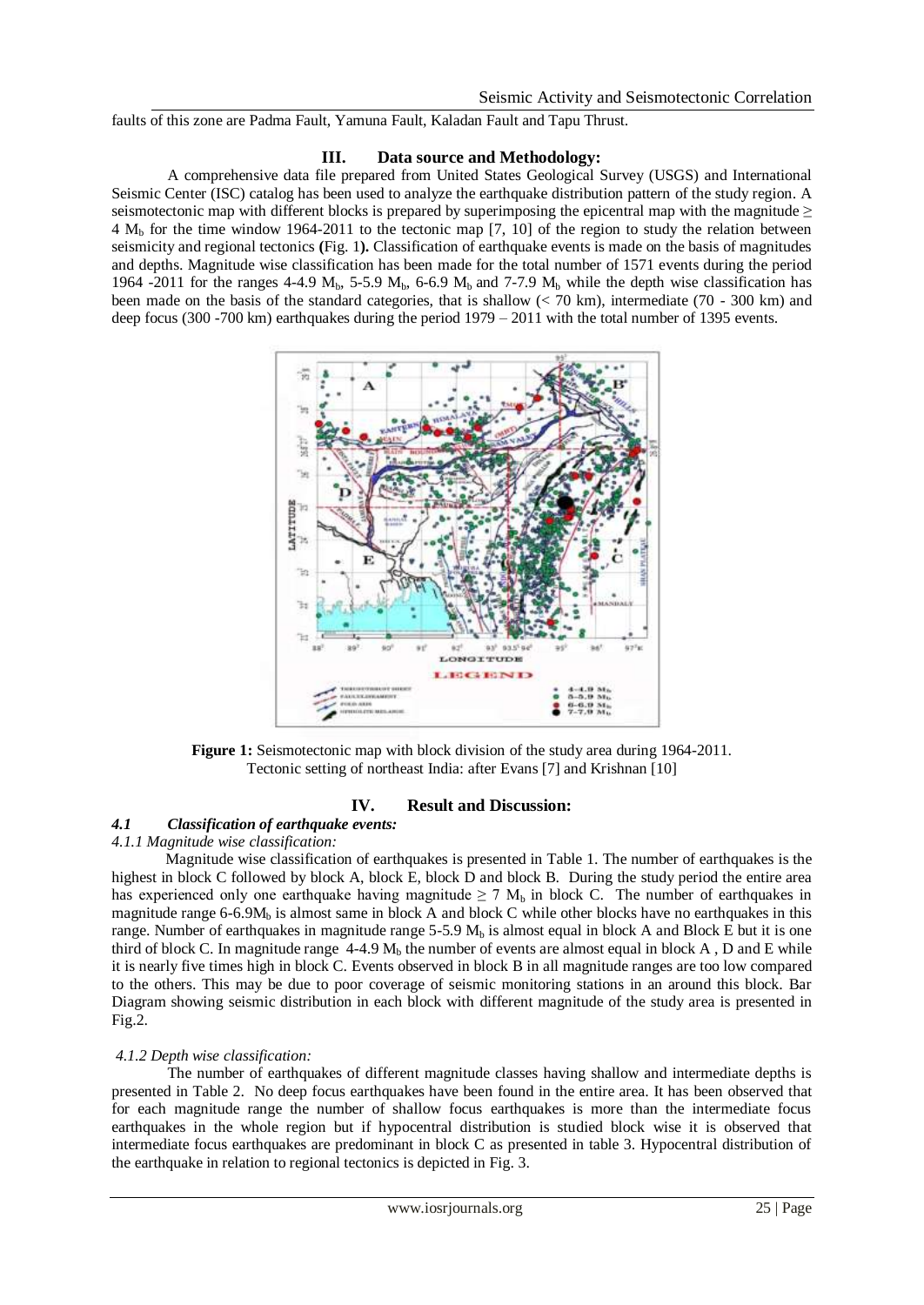| Mag.           | Number of Earthquakes from 1964 to 2011 |              |              |              |              |       |  |
|----------------|-----------------------------------------|--------------|--------------|--------------|--------------|-------|--|
| Range in<br>Mb | <b>Block</b>                            | <b>Block</b> | <b>Block</b> | <b>Block</b> | <b>Block</b> | Total |  |
|                | А                                       | В            |              |              | E            |       |  |
| $4 - 4.9$      | 141                                     | 69           | 803          | 128          | 128          | 1269  |  |
| $5 - 5.9$      |                                         | 22           | 189          | 29           | 35           | 319   |  |
| $6 - 6.9$      | 10                                      |              | 12           |              |              | 22    |  |
| $7-7.9$        |                                         |              |              |              |              |       |  |
| Total          | 195                                     | 91           | 965          | 157          | 163          | 1571  |  |

**Table-1**: Number of earthquakes in different magnitude ranges in different blocks.



**Figure 2:** Bar Diagram showing seismic distribution in each block with different magnitude of the study area.

| Depth wise Classification of Earthquakes from 1979 to 2011 |                   |               |           |               |       |  |  |
|------------------------------------------------------------|-------------------|---------------|-----------|---------------|-------|--|--|
| Depth in km                                                | No. of Earthquake |               |           |               |       |  |  |
|                                                            | $M=4-4.9$         | $M = 5 - 5.9$ | $M=6-6.9$ | $M = 7 - 7.9$ | Total |  |  |
| $0 - 70$                                                   | 735               | 147           |           |               | 887   |  |  |
| 70-300                                                     | 447               | 56            |           |               | 508   |  |  |
| >300                                                       |                   |               |           |               |       |  |  |
| Total                                                      | 1182              | 203           |           |               | 1395  |  |  |

**Table-2:** Number of Earthquakes in different magnitude ranges in different depths.

**Table-3:** Number of Earthquakes in different blocks in different depths.

| Depth range in | Different blocks |  |     |     |        |  |
|----------------|------------------|--|-----|-----|--------|--|
| km             |                  |  |     |     |        |  |
| 0 - <70        | 164              |  | 377 | 137 | $\sim$ |  |
| 70-300         |                  |  | 487 |     |        |  |
| Total          | 169              |  | 864 | 140 | 46     |  |

## *4.2**Seismotectonic Correlation:*

 Seismicity in block-A comprising eastern Himalayan zone is due to collision tectonics between the Indian plate and the Eurasian plate [11, 12]. The number of earthquakes reported from this block is 195. Among these 10 events are in the magnitude range  $6-6.9$  M<sub>b</sub> and almost all these events are located along MBT and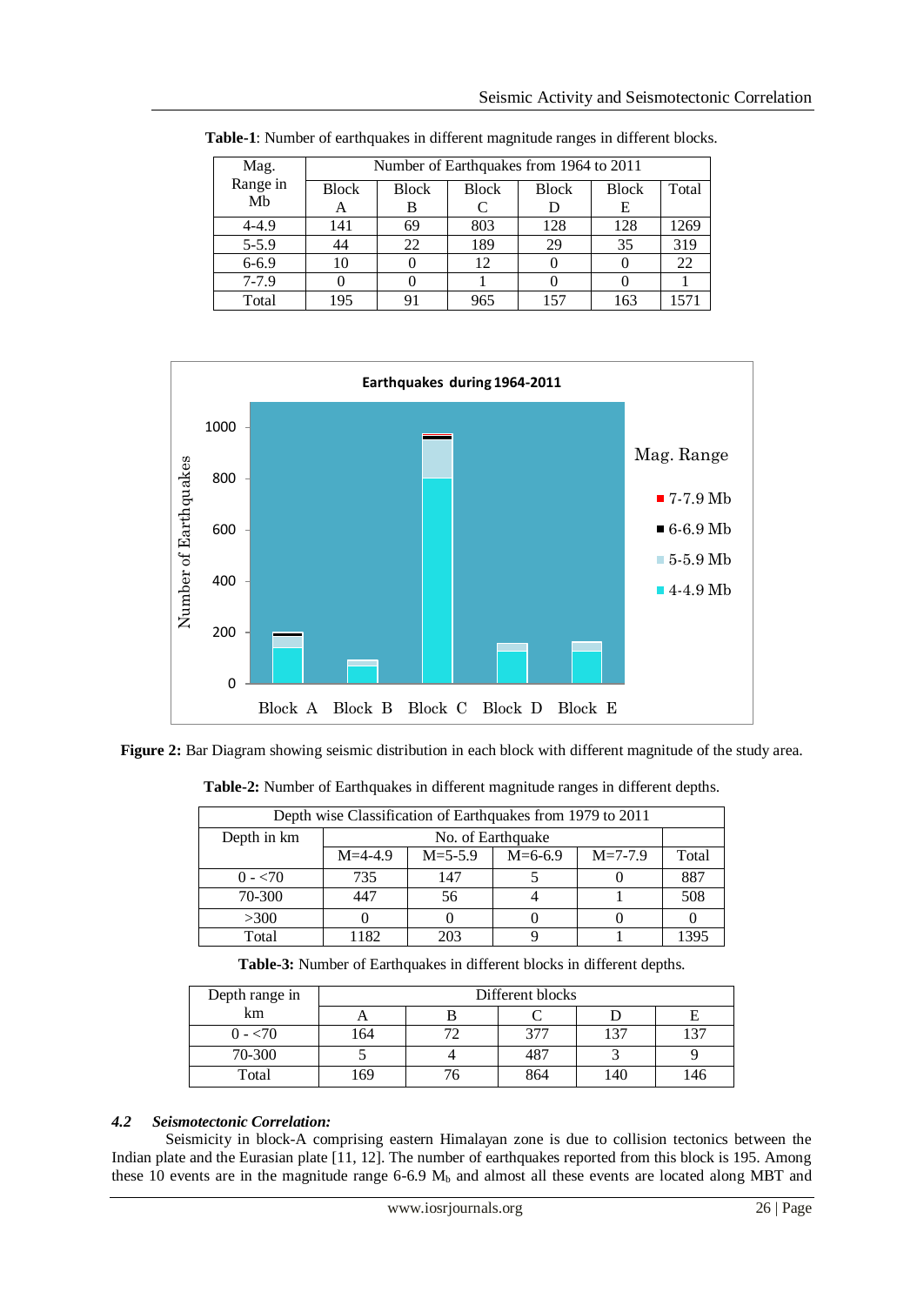MCT which indicated that most of the major Himalayan earthquakes occur due to movements along these thrusts. But 1980 Gangtok earthquake having magnitude > 6  $M<sub>b</sub>$  had well constrained focal depth of 47 km yielding clear strike-slip solution [13]. This earthquake neither could have been generated by thrust movements,



**Figure 3:** Hypocentral distribution of Earthquakes in relation to Tectonic Setting.

nor that had been possible for any thrust tectonics in the Himalayan setting to produce such deep focus earthquake events [14].Five other intermediate focus earthquakes are reported from this zone during the study period. Earthquakes of magnitude  $\leq 5$  M<sub>b</sub>, however not always correlated with MCT and MBT. Other important transverse faults of the Himalayan trend arc are MFT, Kanchen Dzonga, Yadaon Gulu (graben), Tista, Yamuna, Dudhnoi, Kulsi, Gyau (graben), Kapili and Bomdila Faults. Seismotectonic analysis of this region [13, 15] has clearly indicated that these faults are active at present. Block-B, the syntaxis zone has experienced 91 earthquakes during this period. No earthquake having magnitude  $\geq 6$  M<sub>b</sub> has been reported from this block. The seismic events are spread over the whole region. A clustering of earthquake has been observed in the southeast part of the block. This tectonic block is traversed by some important high angle thrusts from foot hill to the higher Himalayan domain. These are Mishmi thrust, Tiding suture, Lohit thrust and Po Chu Fault. The frontal Mishmi thrust overrides the NE trending fold and thrust belt of the Indo-Myanmar mobile belt. The 1950 great Assam earthquake (M > 8) occurred in the Po Chu Fault zone which is located in the NW extremity of the Mishmi massif. This event indicated both dextral slip along NW nodal plan and thrust movements by different workers [16]. The earthquake events occurring right inside the Mishmi block had yielded strike slip solutions indicating thereby that present tectonic transport is mainly through strike slip motion [14]. Most of the seismic events in this zone are shallow focused with depth < 40 km, but few events have focal depth > 70 km. Block-C, comprising the Indo-Myanmar Subduction zone, is the seismically most active zone of the northeast India. In 1988 the region experienced a large earthquake of magnitude 7.3 M<sub>b</sub> at the location of 25.15<sup>o</sup>N and 95.13<sup>o</sup>E in the upper part of Central Burma basin, between Arakan Yoma in the west and the Volcanic line in the east with the focal the depth 90 km. Total number of 965 seismic events are reported from this block. Among these 12 events are in the magnitude range 6-6.9  $M_b$ , 149 in 5-5.9  $M_b$  and 803 in 4-4.9  $M_b$ . The line of concentration of the epicenters is just east of the eastern boundary thrust (EBT) which signifies an oblique subduction towards the east. Epicentral density decreases away from the EBT on both sides. This thrust represents the surface trace of the subduction interface. Moreover a clustering of events has been observed between the latitude  $22^0$ N and 25<sup>0</sup>N which is the central portion of the belt, where EBT takes a bend towards east. Along the Shan Sagaing fault on Burmese side seismic activity is quite high. This fault delimits the eastern boundary of Central Myanmar Molasse Basin. Seismotectonic analysis indicates active dextral slip along the Shan Sagaing fault. Seismic activity seems to be low in the Schuppon belt in the Naga Hills. The events experienced are mostly intermediate in this region. Most of the intermediate focus earthquakes in Burma indicate the probable existence of a subduction zone underneath the Arakan Yoma and Burmese plains. The depth of focus in this zone goes up to 200 km south of  $26^{\circ}$ N latitude, and north of this, the depth becomes lesser. In the north of this latitude, i.e. in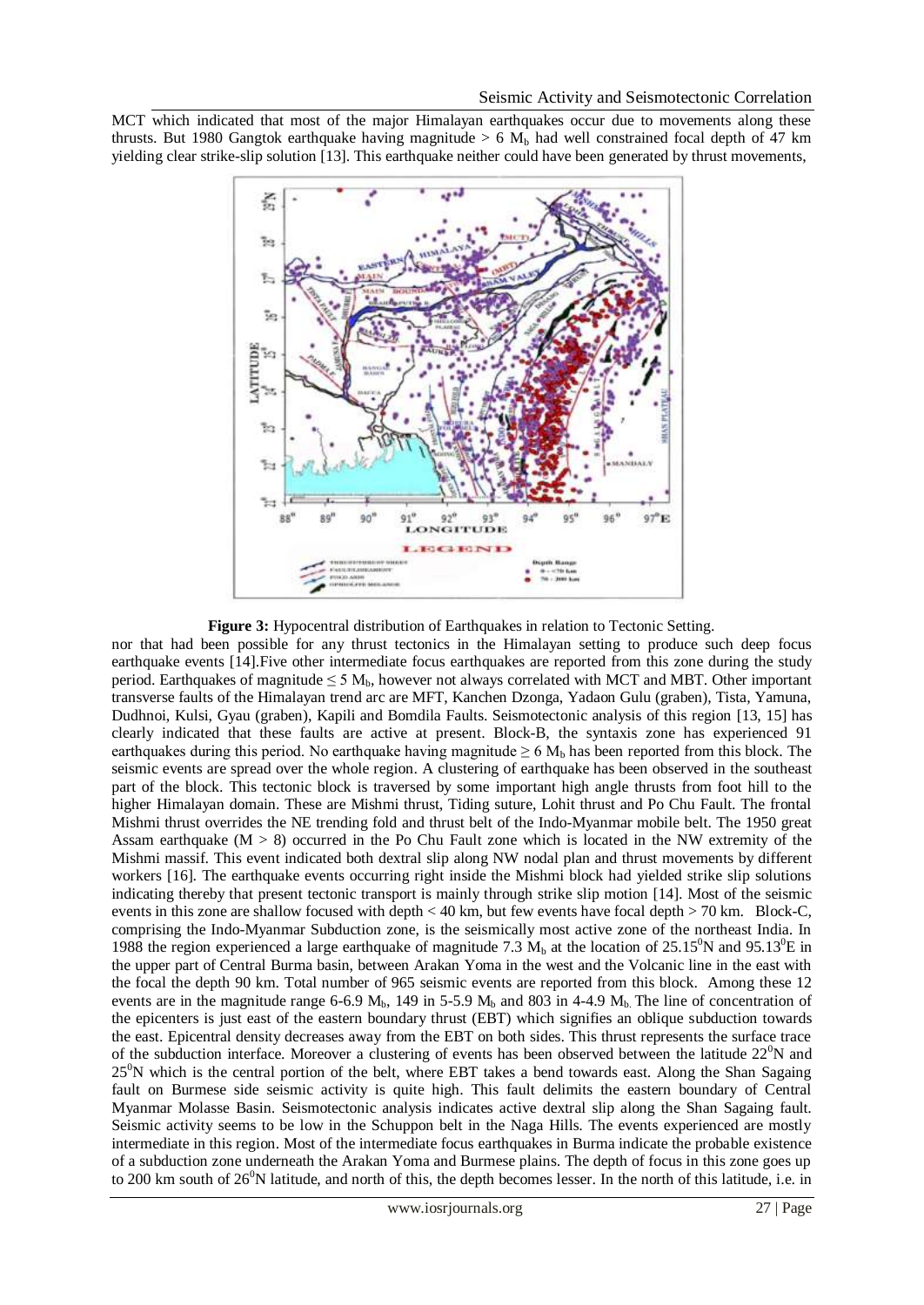#### Seismic Activity and Seismotectonic Correlation

the Naga Hills, seismicity becomes shallow due to the collision process [17, 1]. From Block – D, comprising Shillong plateau, Mikir Hills and a part of Assam valley, total no of 157 events has been reported. 128 events have magnitude in the range 4-4.9  $M_b$  while only 29 events are in the magnitude range 5-5.9  $M_b$ . The events are spread over the whole region but mostly concentrated in Shillong plateau and near Kopili lineament. The intraplate earthquakes of Shillong plateau is explained by pop- up tectonic. The Kopili fault zone, approximately 300 km long and 30 km wide, separate the Shillong plateau and Mikir massif by strike slip movement and it is identified as the most active fault in the Assam valley area [18, 19]. Seismotectonic analysis carried out Nandy and Dasgupta in 1991[15] and Nandy in 2005[20] indicate the probability of large earthquake in this zone in near future. This Kopili fault was responsible for 1869 Cacher earthquake as well as the 1943 event (M > 7). The 200 km long EW Dauki fault defining the southern margin of the Shillong plateau had been active since Cretaceous to the Recent. At present this fault seems to be dormant [16]. The prominent structural discontinuities in the region are Dudhnoi, Kulsi and Bomdila faults. The movement along the Dudhnoi fault produced 1897 great Assam earthquake (M  $> 8$ ). The earthquake events located in Shillong plateau, MIkir Hills and the adjoining areas indicated strike slip motion with N, NW and NE directed pressure axes [15, 21]. In this region most of the seismic events are of shallower depth. Only three events of focal depth > 70 km have been observed here. 163 events are reported from the block E comprising Bengal basin and Tripura- Mizoram folded belt. Most of the events (128) have smaller magnitude. Only 35 events in magnitude range 5-5.9  $M_h$  are reported. The events are mostly spread over the Tripura and Mizo-fold belt which indicates that this belt is seismically more active. The seismic activity of Bengal basin may be related to intra plate activity while that of Tripura and Mizo- fold belt may be related to plate boundary activity. EW trending Dauki fault that demarcates the boundary between Shillong plateau and Bengal basin, NW-SE Padma lineament, NS Yamuna fault, Taipui fault, Mat fault and Kaladan fault are the important discontinuity of this region. The 1918 Srimangal earthquake  $(M = 7.6)$  originated beneath the Bengal basin due to rupture along the high angle reverse Sylhet fault where it is intersected by NW trending Mat fault. Cachar earthquake of 1984,  $(M = 6)$  occurred in the Tripura fold belt. Most of the earthquake in this region has shallow focal depth.

#### **V. Conclusion:**

A clear alignment of epicenter with different faults, lineaments and thrusts are obtained from the study of seismicity and seismotectonics of northeast India which depicts their tectonic activity. Some clustering of event is observed between MCT and MBT, towards the north of Kopili lineament, in Shillong plateau and Mikir Hills, near Lohit and Mishmi thrust and in Central Burma basin. The highly concentrated events indicate that Central Burma basin is most active region of northeast India where subduction process is going on. The epicentral concentration around Kopili lineament, which was responsible for Cachar earthquakes ( $M > 7$ ) of 1869 and 1943, clearly shows that this is the most active lineament of Assam valley and this may be the source of another large earthquake in near future. In the eastern syntaxis zone which was the seat of 1950 great Assam earthquake no appreciable seismic activity is observed during last 60 years which may be considered as quiescence period prior to occurrence of a large magnitude earthquake. Depth wise distribution of earthquake events shows that the Shillong plateau and Mikir Hills indicate shallow seismic activity. Occurrence of the large magnitude earthquakes at shallow depth may be the cause of fatal destruction of the region. As intermediate seismicity is predominant in the most active Indo-Burma range, large magnitude events may not lead to much destruction in this region.

#### **Acknowledgement**

 We are thankful to Gauhati University Library Authority for giving the permission to use the Reference Section as well as the Digital Library and the Department of Physics, Barbhag College, Nalbari, Assam for helping in preparing the manuscript.

#### **Reference:**

- [1] J.R. Kayal, Earthquake source process in North East India: A review, *Him. Geol., 17*, 1996, 53-692
- [2] J.R. Kayal, Seismicity of Northeast India and surroundings- development over the past 100 years, *Jour. Of Geophysics, 19(1),* 1998, 9-34.
- [3] P. Molnar, and P. Taponnier, Cenozoic tectonics of Asia, Effects of continental collision, *Science, 189*, 1975, 419-426.
- [4] S. Baruah, Yadav, K. Dilip , Duarah, Ranju and MVD, Sitaram, Pattern of seismicity and the orientation of principal compressive stress: An approach towards seismic hazard estimation in NER, India, *Proc. Workshop on earthquake Disaster Preparedness, Oct. 13-14, Roorkee,*19967
- [5] S.K .Sarmah, the probability of occurrence of a high magnitude earthquake in Northeast India., *Jour. Of Geophysics 20(3),* 1999, 129-135.
- [6] S. Baruah, and D. Hazorika, A GIS based tectonic map of Northeastern India, *Current Science, 95(25),* 2008.
- [7] P. Evans, Tectonic Framework of Assam. *Jour. Geol. Soc. India 5,* 1964 pp. 80-96
- [8] M.V.N. Murthy, S.N Talukdar, A.C. Bhattacharya, C. Chakraborty, The Dauki Fault of Assam, *Bull. O.N.G.C. 6(2),* 1971 pp.57- 64.
- [9] P. Molnar, The Distribution of Intensity Associated with the 1905 Kangra Earthquake and Bound on the Extent of Rupture Zone, *J. Geol*. *Soc. India 29*, 1987 pp. 221-229.